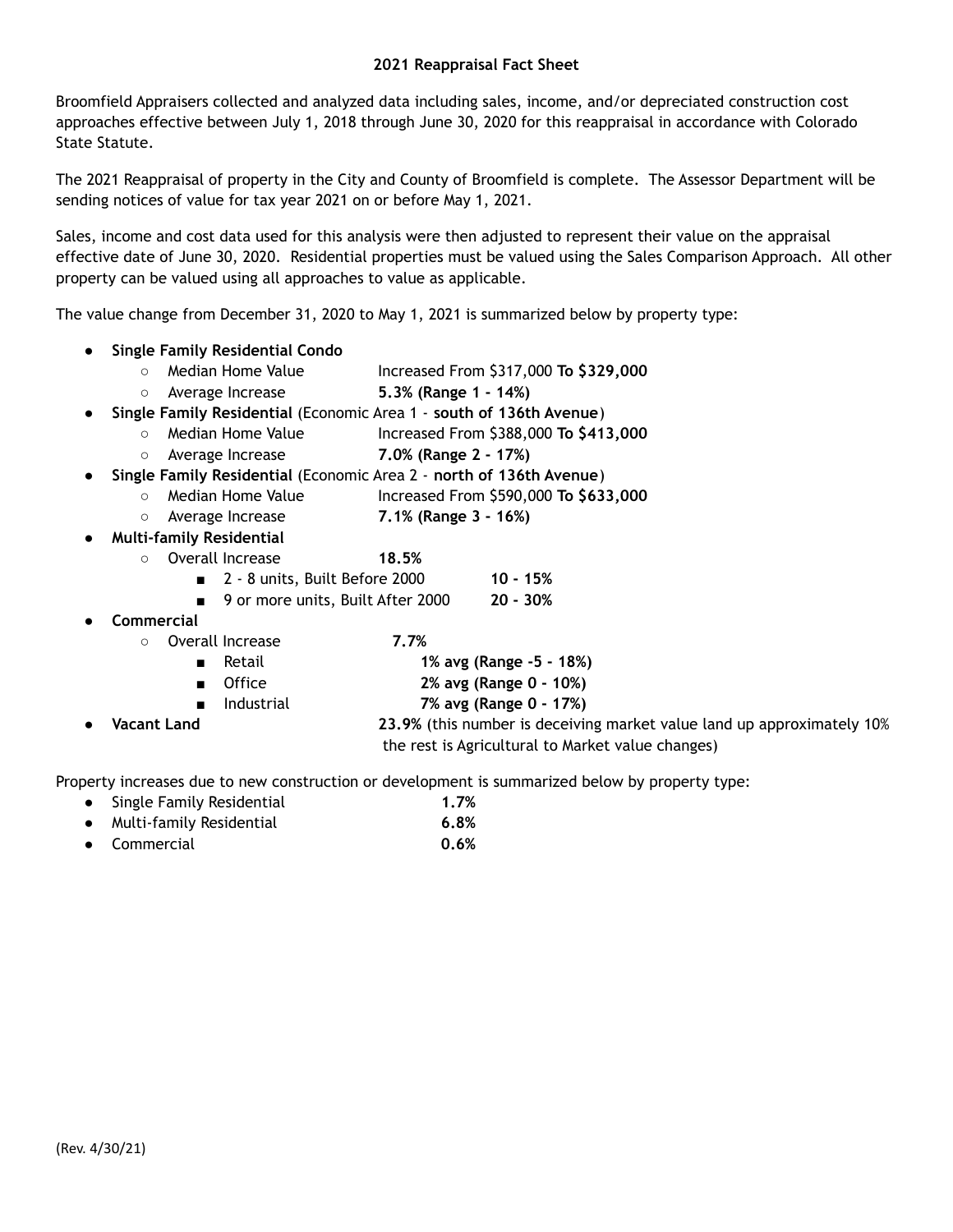# **Fast Facts:**



**1. Taxable Assessed Value by Year - 2001 through 2021**

**2. Taxable Assessed Value by Property Type - 2021**



The commercial property percentage of the assessed value has been decreasing over time. Broomfield assessed value was split as follows for the last three years:

| Year | <b>Residential</b> | Commercial |
|------|--------------------|------------|
| 2018 |                    |            |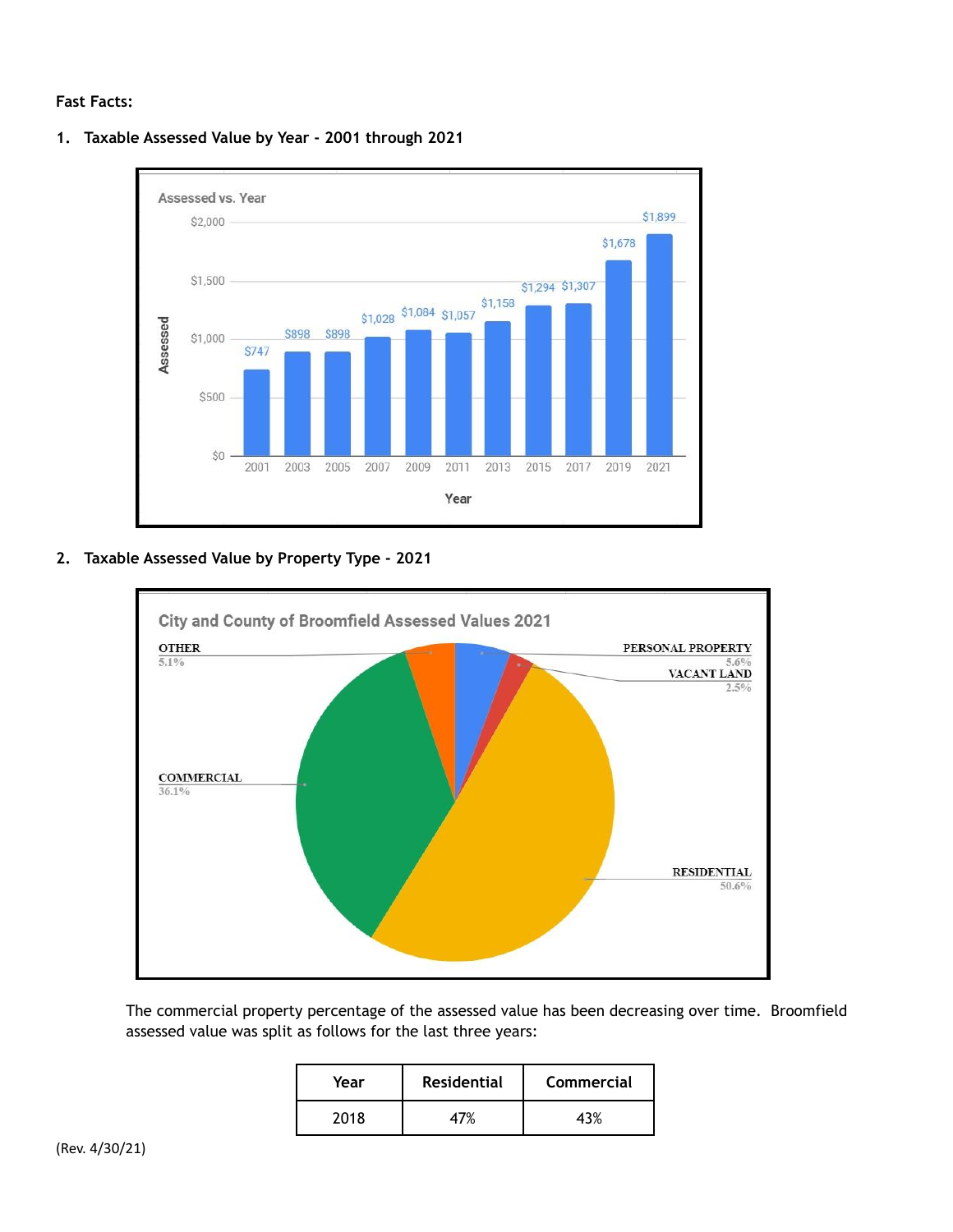| 2019 | 49% | 43% |
|------|-----|-----|
| 2020 | 50% | 44% |

#### ●

In 2021, as shown above, the split is 51% residential to 36% commercial. This change is due to two major factors:

- Relative larger value increases for residential over commercial in reappraisal years
- The addition of large amounts of residential over commercial in new construction

### **Denver Metro Trends**

The metro area Assessors met as a group on Monday, April 5, 2021 to discuss trends in our counties. All counties (Adams, Arapahoe, Boulder, Denver, Douglas and Jefferson) reported similar trends as relayed above for Broomfield with the following notable differences.

- Jefferson County has a higher increase for single family residential properties.
- Denver has some larger downward trends for commercial properties especially in the downtown area.
- Other counties have downward trends for some commercial uses including retail, restaurant and hotel.

### **What will happen with the assessment rates?**

Since the Gallagher Amendment to the Colorado Constitution was repealed due to voter approval for tax year 2021, payable in 2022, the assessment rate for residential and/or non-residential properties is no longer set according to any formula defined by law. Therefore, any representative of the state legislature (either house or senate) may introduce a bill to change the assessment rates for future tax years during any legislative session held by the State of Colorado. It is expected that the residential assessment rate of 7.15% and the non-residential assessment rate of 29% will remain unchanged for tax years 2021 and 2022. No bills have been introduced in the 2021 legislative session to change the assessment rates for residential or non-residential classes of property.

## **What will COVID do to values for this appraisal?**

COVID will not have any significant impacts on sales for the 2021 Reappraisal. The data collection period for this Reappraisal was July 1, 2018 through June 30, 2020. That means that COVID stay at home orders, which had the potential to impact real estate markets, started in mid-March 2020 and ran through the end of the period, June 30, 2020. That is only 3 months out of a 24 month period used for valuation. Mostly what we saw during this three month period was a lack of real estate activity in the markets during this time.

That being said, COVID health and safety orders were in place on the effective date of the appraisal, June 30, 2020. Certain uses, such as restaurant, hotel and retail, were particularly impacted during this time. While we have not made adjustments prior to setting values for 2021, we expect that we will need to consider adjustments during the appeal process. While this may spark a very busy appeal season, we feel that it will allow us to adjust more accurately based on the particular circumstances for each property.

Notices of Value will be sent by our mail vendor, Master's Touch, between April 29 and May 1, 2021.

Owners and their agents have from May 1, 2021 through June 1, 2021 to protest their property value. Those that miss this appeal period will be able to file a late appeal, called an abatement, after January 1, 2022.

For more information:

- Click this link for a refresher on the **PROPERTY [VALUATION](https://docs.google.com/document/u/0/d/1e1AOtgG50QviwY4iG5P0XvesX7n7j1Uy3F43zQ4FMdU/edit) PROCESS** for the state of Colorado.
- Click this link for a refresher on **HOW PROPERTY TAXES ARE [CALCULATED](https://docs.google.com/document/d/1mIaOkPXVsvJ20PARlMCyy3bz_I82JoCoWw9GglHJdI4/edit?usp=sharing)** for the state of Colorado.